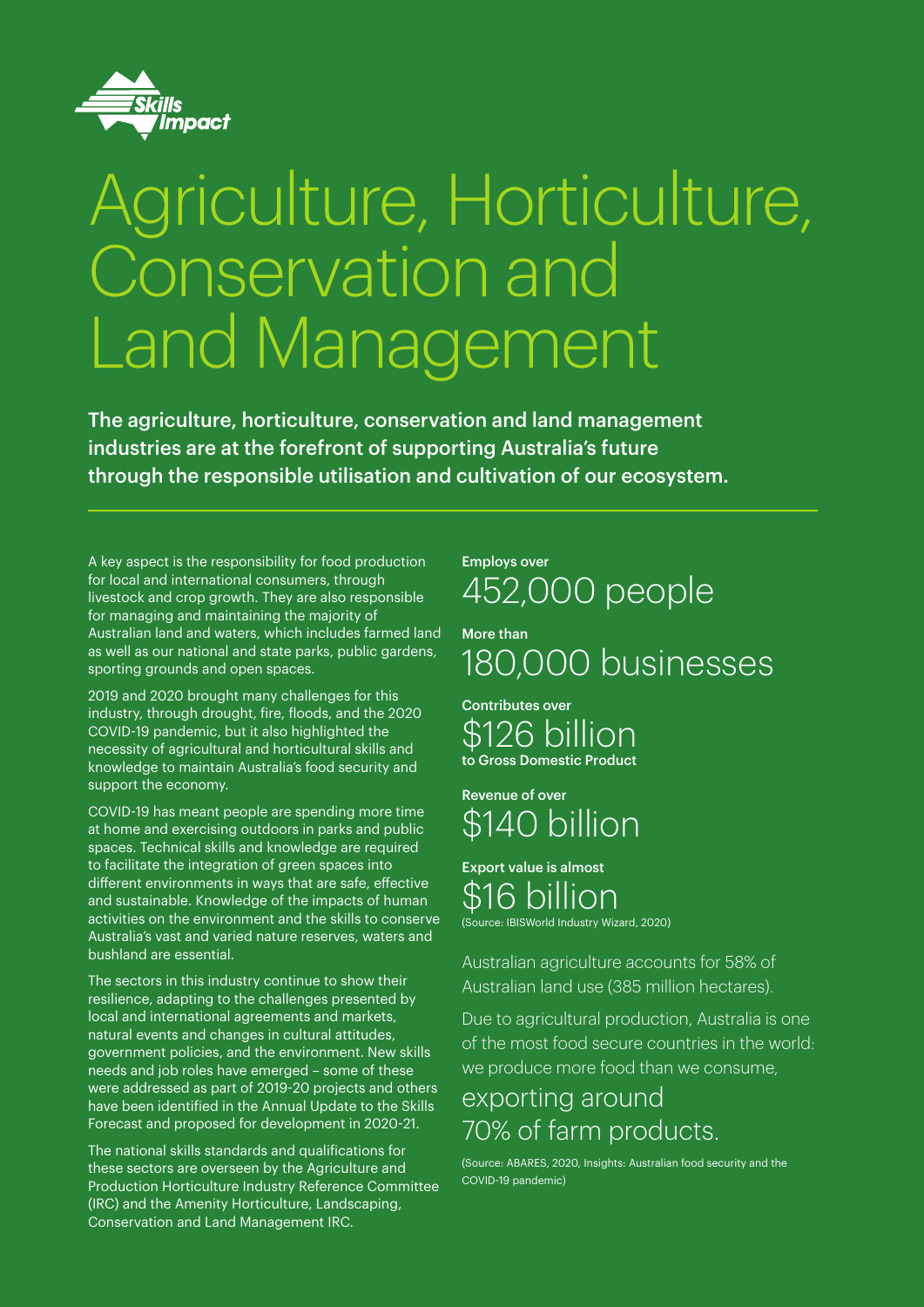## Skills Forecast

## Annual update and proposed projects for 2020-2021

This year's Annual Update to the IRC Skills Forecast and Proposed Schedule of Work (Skills Forecast) proposed five key projects for 2020 – 2021 and identified specific changes to the industry environment.

Both IRCs have been overseeing a major review of the AHC Agriculture, Horticulture and Conservation and Land Management Training Package, which is the largest training package in the VET system, through a new unit sector approach. The first major changes under this approach will be submitted to the AISC later in 2020, as part of the project work carried out in 2019-20. Projects for 2020-21 will look at skills standards in landscaping, including parks and gardens; broad acre and seed production; and dairy and milk harvesting. Additional projects for 2020-21 will include animal reproduction and the rehabilitation of mined land.

Digital skills continue to grow in importance so that industry can keep abreast of new technologies, interpret data, and identify links along the supply chain to make better-informed business decisions. Industry is also developing further skills in new and emerging food sources, sustainability, farm management and compliance to tackle challenges and pursue new opportunities.

Consumers' desire to eat healthier, ethically produced food, and reduce environmental impacts is driving demand for alternative proteins. With animal farming under heightened levels of scrutiny, agricultural producers are responding to emerging market opportunities. According to Australian Native Food and Botanicals (ANFAB), demand for native foods is also increasing. Aboriginal communities have long known the nutritional benefits of bush foods, such as riberries, finger limes, bunya nuts and lemon aspen. However, according to ANFAB deputy chair, Russell Glover, there are skills shortages in working with the strict food safety regulations in order to commercialise bush food products.



"Alternative proteins will have a key role in the food of the future. But so will meat. With the number of mouths to feed growing by on average 1.8 times the size of Australia's population per annum for the next 32 years, there will be an increased need for protein sources. Plant-based proteins are expected to make up 33 per cent of the protein market by 2054 up from a current market share of less than five per cent by value (600 per cent increase). Both meat and alternative plant or algaebased proteins will clearly have a critical role to play in filling the dietary needs of two billion extra people, but our farming systems also need to dramatically evolve to produce more food using less land and resources."

KPMG, 2018, p.34, Talking 2030: Growing agriculture into a \$100 billion industry, National Farmers' Federation

There are unique business development and leadership skill needs for agricultural businesses. Agriculture is a business environment with legislative and regulatory requirements that mean farms must develop robust planning frameworks in order to achieve the desired balance of economic, environmental and social outcomes. For many businesses in industries across Australia, budgeting is a relatively predictable process, with inputs and outputs not deviating too far from what is generally expected. Agriculture is uniquely defined by unpredictability and instability.

Addressing the ongoing education and training needs of regional, rural and remote communities is of vital importance for Australian agriculture. The National Farmers' Federation has argued that labour shortages are far more pronounced in horticulture than in the dairy and broadacre sectors. Their CEO Tony Mahar is quoted as saying, "agriculture's workforce deficit is one of the largest constraints to our sector's productivity growth and we need solutions". In December 2019, the Federal Government established the National Agricultural Labour Advisory Committee to develop a National Agriculture Workforce Strategy. Skills Impact made a submission to this inquiry and developed a discussion paper for industry input.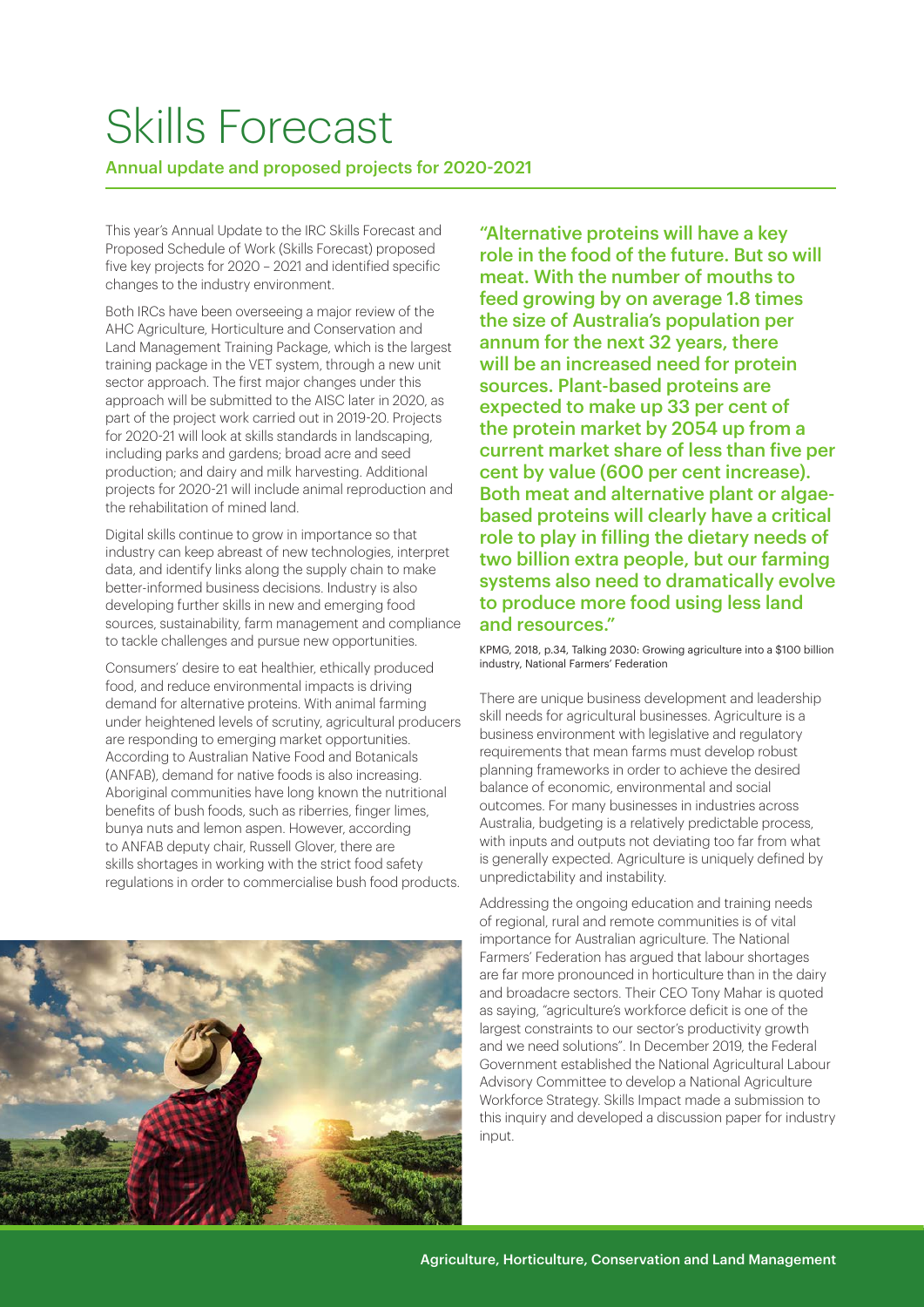Environmental stewardship (responsibly using and protecting the land, waters and ecosystem through sustainable practices and conservation) has also received increased attention. Following calls from the National Farmers' Federation, the Australian Government has launched the Environmental Stewardship Program, under the National Landcare Program, to provide support for stewardship activities. This contains the four-year, \$34 million Agriculture Stewardship Package, with objectives of improving agriculture's social license through the development of a national biodiversity policy and incentivising the adoption of ecosystem boosting practices. There is likely to be strong interest in training and education in regenerative agriculture, especially to build on school-level learning, and bridge the gap to science-focused university curricula through the delivery of applied skills training.

"Farmers have always been frontline stewards of Australia's environment, managing 51% of our continent's landmass. Unfortunately, efforts to incentivise and reward environmental practices historically have been short-term, or based on ad-hoc grants and programs. They have also been interfered with through complex and poorly understood regulatory requirements. We need a comprehensive approach that delivers the right incentives, and the right outcomes for farmers and the environment."

NFF President, Fiona Simson



## **Projects for 2020-21**

The following projects have been approved by the Australian Industry and Skills Committee (AISC) for 2020-21:

## Review of Unit Sectors

Given the size and complexity of the AHC Training Package, this work involves a continuation of the unit sector approach for Year 2 of the strategy, as outlined in the current 2019 – 2022 Skills Forecast. Skills standards for the following sectors will be reviewed:

- Cluster 1: Landscaping, including Parks and Gardens
- Cluster 2: Broad Acre and Seed Production
- Cluster 3: Dairy and Milk Harvesting

#### Animal Reproduction

Continued consumer demand for animal-based proteins will place increasing pressure on farmers to use improved genetics in their breeding programs. New processes and technologies in the livestock industry are helping farmers to maintain a sustainable production system, improve profitability and competitiveness. The aim of this project is to review livestock units relating to animal reproductive practices, including impregnation techniques, pregnancy testing and birthing, so they include skills for current processes and technologies.

### Skills for Land Rehabilitation (Mined Land)

Recent mine closures, especially across Northern Australia, have highlighted a skills gap in current conservation and land management qualifications for work to rehabilitate closed mines. Large mining companies recruit Environmental and Rehabilitation Specialists and Advisors to help meet contract obligations. These roles may be supervised by university educated Environmental Engineers, however the field workers that perform the rehabilitation tasks are most suited to VET qualified employees. The responsibility for this work is often being left with Indigenous groups (including Indigenous Rangers), either by agreement or by default.

## **The following project is still under consideration:**

### Indigenous Consultation for Annual Updates and Future Projects

A research and development project is proposed to improve long-term skills outcomes for Indigenous participants in the Australian workforce and the vocational education and training (VET) system. The aim is to uncover future projects that could expand productivity, employment and economic development opportunities, open new and emerging markets, improve training and job outcomes and upgrade industry skills in negotiations and partnerships with Indigenous business and community organisations. It is proposed that this will be a joint project, overseen by both the Aquaculture and Wild Catch IRC and the Amenity Horticulture, Landscaping, and Conservation and Land Management IRC. Both IRCs acknowledge the importance of Aboriginal and Torres Strait Islander involvement in the development of all aspects of their industries.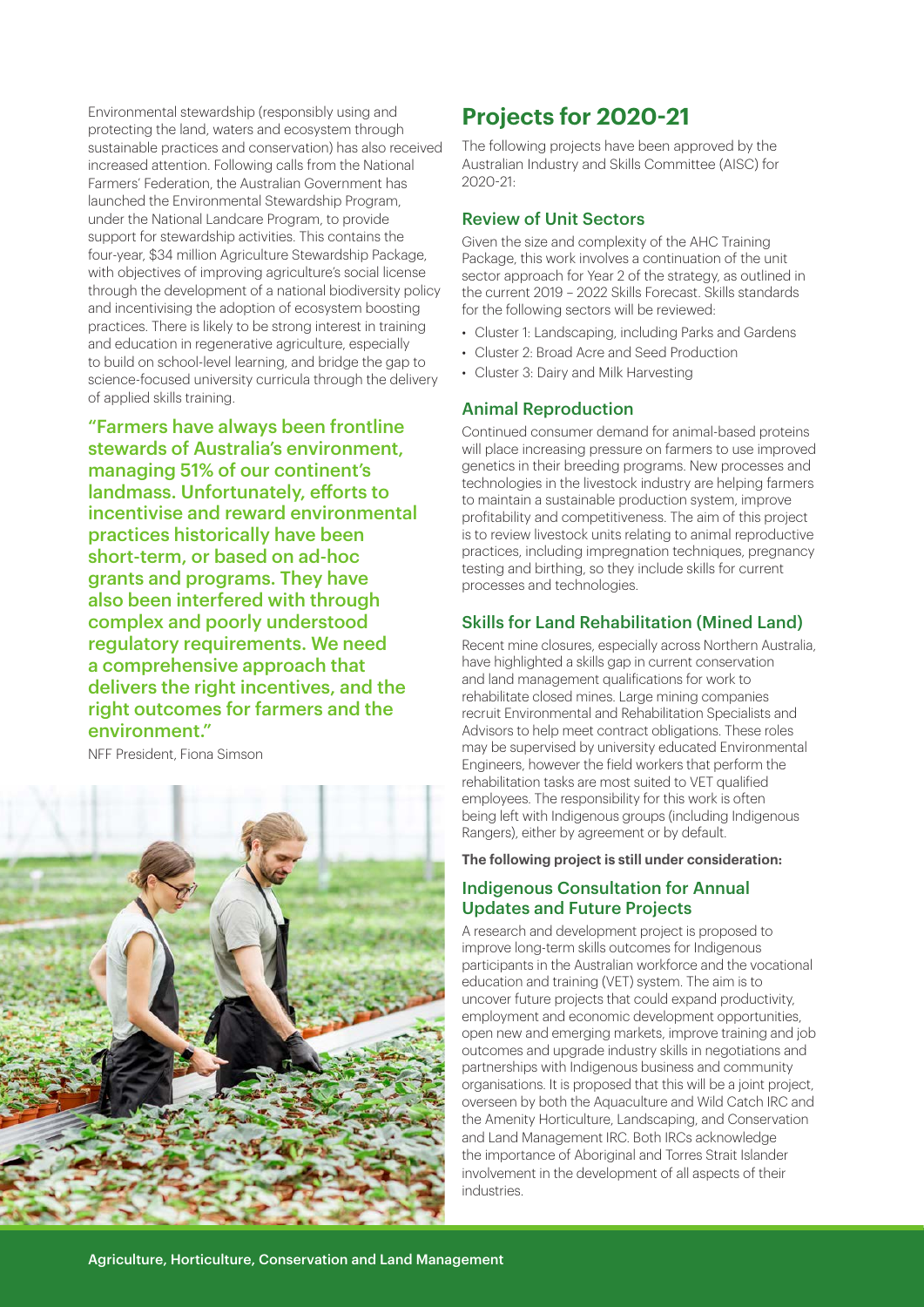## Vocational **Qualification** Leads to Mid-life Career Change

At 55 years old and after 30 years in the printing industry, Phil started to seriously think about what to do next. Over the past few years, Phil had experienced retrenchments, stints of casual work and periods of unemployment. The printing industry had changed and shrunk its workforce and with another retrenchment looming, Phil knew that he needed to change directions and find something that was going to keep him in work for the next ten years.

Phil said he has always loved gardening, but he knew it would be a challenge to find someone willing to employ an older worker without experience. He thought vocational education and training could be the answer to growing a career in the horticultural industry.

"I've loved gardening for years and am passionate about native plants and I realised this was what I really wanted to do for the rest of my working life. I took a risk and decided to study horticulture,"

**said Phil.**

Phil enrolled in the Certificate III in Horticulture with Melbourne Polytechnic. By December 2019 he had completed all of his course work and had sent his resume to at least fifteen different companies.

"I knew my chances weren't great. I was 56 by then, passionate and knowledgeable, fit and ready to work, but had no horticulture work experience.

"I got a job one day after finishing my course work. I couldn't believe it. Although it was a low-skilled casual job I knew that this was the break I needed. So, I took it.

"I am now in a full time, ongoing position in property maintenance. I'm loving being outdoors, learning new skills and using what I learnt on my course. I'm so thankful to be employed during the COVID-19 crisis. If I hadn't done that course it's likely I'd be either unemployed or working casually in printing factories, wishing I was out in the sunshine," said Phil.



Phil Ward, Maintenance Horticulturalist, Maintaining Melbourne Pty Ltd

Michael Hartman, CEO of Skills Impact, said Phil's story is illustrative of the exciting career pathways a vocational qualification can offer somebody, at any age or stage of their career.

**"Many people associate vocational education and training with young people starting a career. It certainly is a great way for our younger generation to start a career, but there are people in our society of various ages and different points in their life who want to change their career and vocational education and training is an excellent way of doing this," said Michael.**

Ray Redford, Lead Teacher at Melbourne Polytechnic Parks and Gardens, said they get a lot of students looking for a career change, including many students who already have university qualifications.

"Many students go on to find work in the industry or further study within TAFE. We engage with employers regularly to ensure our training materials are up to date and to organise worksite experience for groups of our students, so they can gain genuine practice working alongside horticulturists on worksites. An example of this is a local cemetery where we help with pruning," said Ray.

Horticulture has been identified as a field where skilled workers are constantly needed, and it's an industry that is expanding as innovations and technology in the field create new opportunities.

As with other vocational training programs, graduates of horticulture courses learn from people with real industry experience, obtaining practical skills and knowledge that relate to real work situations.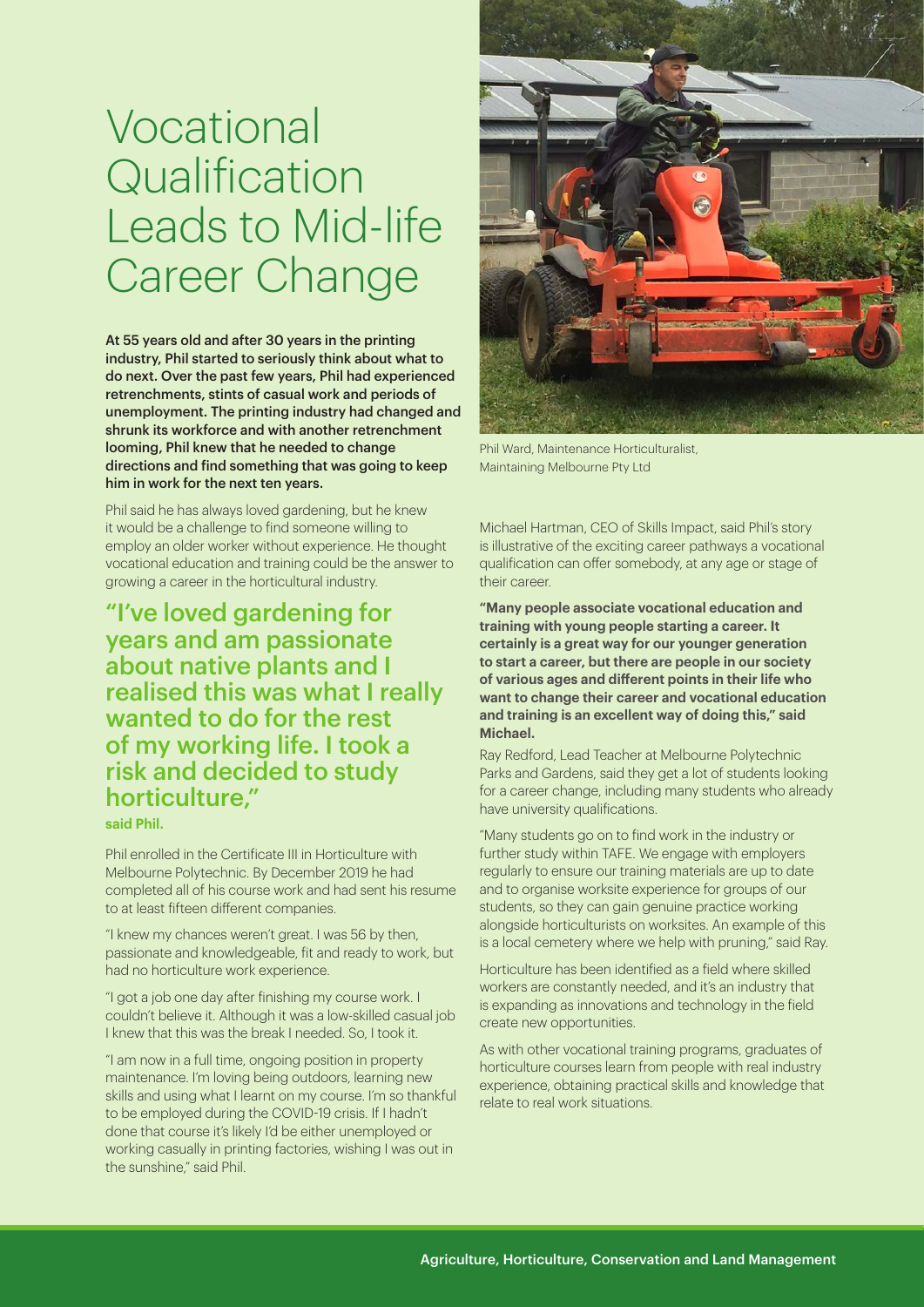## Projects

## Project work between 2019-20

Outlined over the following pages is a summary of projects Skills Impact managed between July 2019 and June 2020.

The Agriculture and Production Horticulture Industry Reference Committee (IRC) and the Amenity Horticulture, Landscaping, Conservation and Land Management IRC oversaw the project development, as part of their responsibility to support engagement with their industry and to ensure the projects meet stakeholder needs.

The skills standards and qualifications updated as part of the following projects are expected to be endorsed by the AISC and State and Territory Ministers by the end of 2020.

## **Ag Biosecurity and Emergency Response Project**

Australia has a reputation for producing high-quality and safe agricultural produce, thanks largely to strict biosecurity controls and regulations. The commitment of industry and regulators in minimising risk and controlling outbreaks means we are one of the few countries to remain almost free from many of the world's most severe pests, weeds and diseases.

The outbreaks that have occurred in Australia show how devastating the impact can be for an entire industry. For instance, the 2013 discovery of banana freckle in Cavendish bananas in the Northern Territory and the 2015 discovery of Panama Disease TR4 in Queensland, which have cost an estimated \$26 million to eradicate, with the national response still ongoing<sup>2</sup>.

The skills for upholding biosecurity controls and measures are required at every stage of production, from purchasing through to growing, transport and sales. While different sectors face specific challenges, there is overlap in the ways in which these outbreaks can be prevented.

Industry has driven this project to define the skills and knowledge required to perform a wide range of processes for preventing a biosecurity outbreak, as well as the skills for managing an outbreak and emergency response. As a result, four new skills sets have been developed and 13 existing units reviewed. They capture skills required at every stage of the value chain, from purchasing through to growing, transport and sales. They also include skills for using new technologies, which are increasingly used to detect, analyse, monitor and respond to biosecurity risks.

Ross Brown of Sunpork Ltd is one member of industry who has expressed a positive reaction to outcome of the project.

"Sunpork gives full support in the AHCBIO and AHCBER revised units… The changes reflect the industry requirements and also improves the student outcomes. They have been well designed for the Industry and will stand us in good stead if the unthinkable happens." Ross Brown of Sunpork Ltd

![](_page_4_Picture_12.jpeg)

#### Key Outcomes

- Four skill sets developed to capture the skills needed for basic biosecurity, basic chainsaw operation, firearms and site management.
- Thirteen units of competency updated, including revisions to eight biosecurity emergency response (BER) to align with actual emergency response scenarios and five biosecurity (BIO) units to incorporate all agricultural and natural area needs.
- Biosecurity Incident Management System (BIMS) standards included across all units, as well a description in the Implementation Guide to support training delivery.
- Terminology updated across all units to align with current industry use.

2 The University of Melbourne website, viewed August 2020,

https://pursuit.unimelb.edu.au/articles/from-racehorses-to-bananas-the-importance-of-biosecurity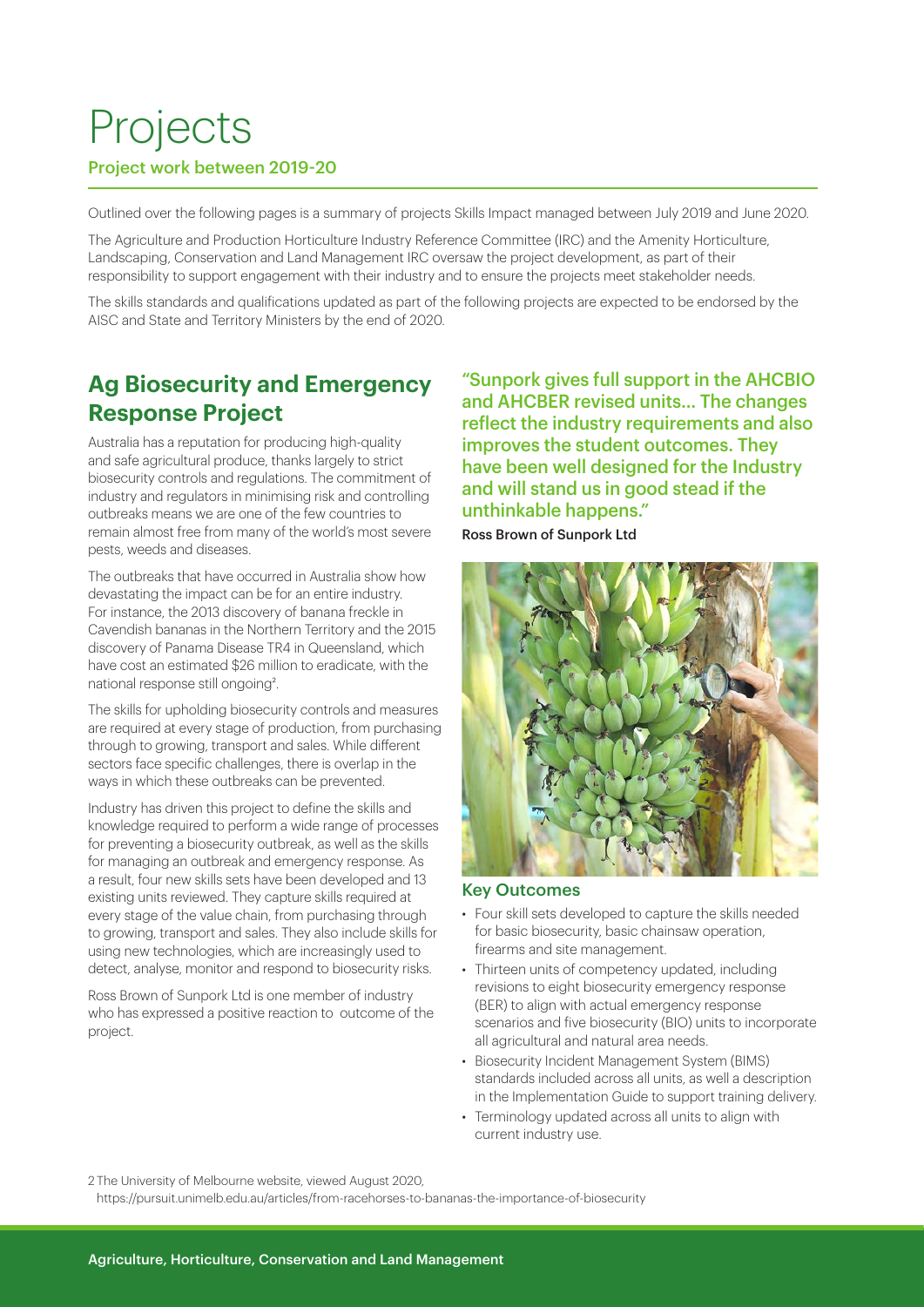## **Agronomy Project**

Farmers and horticulturalists need the ability to adapt to weather and climate conditions, especially in a country like Australia, where drought is a recurring factor. Workers with practical skills in agronomy can help put research into practice to achieve this, assisting farmers to get the best long-term results from the land. The science of agronomy looks at how environmental influences can impact the growth and use of plants and animals for food, fibre, fuel and land reclamation. Agronomists consider factors across the entire farming system, such as the environment, soil, nutrition, weather and cultivation techniques, and how these can affect crops and/or pastures. Australia is one of the most food secure nations on earth and the science of agronomy plays a key role in this. This project came about due to a need for more workers with practical skills in agronomy and the lack of national skills standards to address the technical expertise required to apply agronomy practices.

Thanks to the efforts of those who contributed to this project, a national Diploma of Applied Agronomy has been developed, along with a skill set in digital agronomy. Two units in agricultural data and nutrition have also been developed and six units revised.

Consultation focused on the practical and hands-on expertise required to put the research of agronomy into practice, such as the skills and knowledge to address emerging changes in technology, as well as to plan, capture and interpret data and to preserve natural resources.

**"Having a qualification that reflects the professional standards of agronomists working in the field will be of significant benefit to the industry in ensuring advice is well informed and communicated. I highly recommend this qualification to agricultural industry players who want to have staff that have a solid grounding in the principles of a career in applied agronomy."** 

Mark Stanley, Director Regional Connections Pty Ltd

#### Key Outcomes

- One qualification developed to capture the complex skills required to put knowledge of agronomy into practice, including skills for working with agricultural data.
- One skill set developed to support the digital expertise required for work in agronomy, including knowledge of system types and how to use them.
- Two units of competency developed to support skills in the interpretation and implementation of agricultural data and to support the skills and knowledge required to review, test and analyse site characteristics, determine plant nutrient requirements, design a nutrient management plan, and monitor and evaluate a crop or pasture nutrition program and nutrient management plan.
- Six units of competency reviewed so that they are applicable to the context of agronomy, as well as other industry sectors.

## **Conservation and Land Management Project**

Conservation and ecosystem management is a large and complex sector responsible for caring for Australia's unique flora and fauna, many of which are not found anywhere else in the world. While the skills needed for this work span a number of sub-sectors – including lands, parks and wildlife; natural area restoration; conservation earthworks; and pest management – common foundational skills are needed across job roles. It is important that those employed in the sector are equipped with the skills and knowledge applicable to all of the varied environments of this expansive country, some of which are extremely remote and home to unique ecosystems. Technological advancements, changing markets, and shifting climactic conditions are currently impacting the sector as a whole, presenting a need for updated skills standards.

Industry stakeholders from across Australia have been consulted as part of this project to review units, skill sets and qualifications relating to the sub-sectors of conservation and ecosystem management, addressing skills needs and promoting flexible work pathways. Skills in ecology have been incorporated where applicable, so that graduates in any conservation and land management related sector finish their training with an understanding of how their work can impact the environment, and the skills and knowledge required to make this a positive impact. These changes will support future industry workers and leaders to have the skills and knowledge required to thrive within the sector.

Consultation with industry experts and with the Consultation with the Amenity Horticulture, Landscaping, Conservation and Land Management IRC has also identified a more suitable description of this sector to be Conservation and Ecosystem Management. As such, qualifications have been renamed to Conservation and Ecosystem Management.

 **"I'm grateful for the amount of consultation completed during this project and by the extension of the feedback periods. The updated and new units, skill sets and qualifications have been substantially improved and will play a pivotal role in the future of conservation and land management nationally."** 

Tein McDonald, conservation and land management expert and member of the Australian Association of Bush **Regenerators** 

#### Key Outcomes

- Four existing Certificate III level qualifications have been amalgamated into a single new Certificate III in Conservation and Ecosystem Management, with streams of study for each sub-sector, while maintaining the possibility of a generalist qualification.
- The Diploma and Certificates I, II, III, IV in Conservation and Land Management have been renamed to Conservation and Ecosystem Management.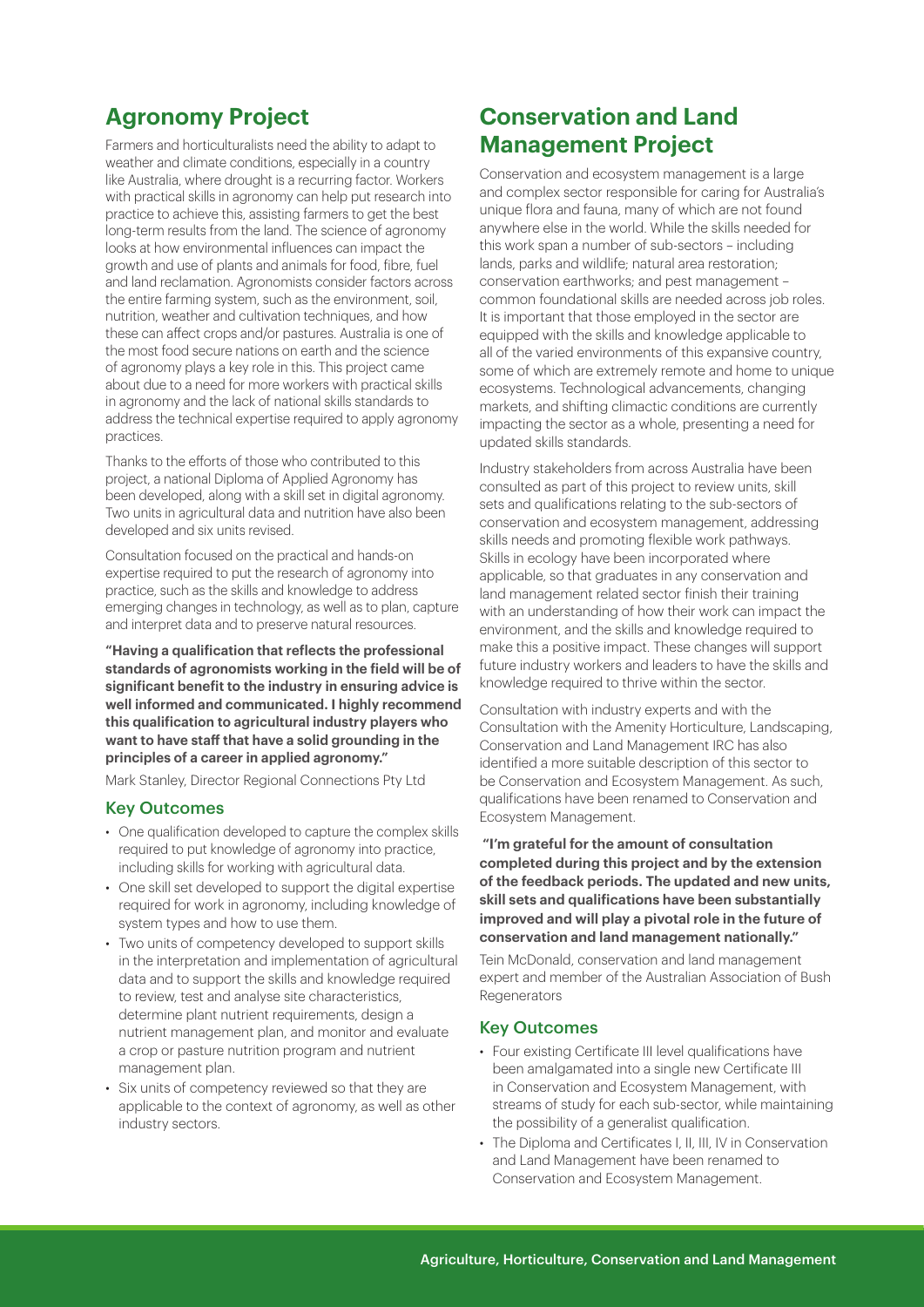- The unit AHCNAR201 Carry out natural area restoration works has been proposed for deletion, as industry feedback indicated it does not accurately describe current job roles. It is proposed to be replaced with the new unit AHCECR203 Perform basic ecological restoration works, which includes the technical detail needed to support skills in ecology, including understanding of environments, how they function and how to conserve them.
- Nineteen units of competency were developed, including:
	- Six marine units, to address the need for skills to perform conservation and land management activities in a marine environment
	- Six new units in Natural Area Restoration (or Ecological Restoration), which address the need for fieldwork skills, particularly digital skills, site inspections, and skills in restoration, regeneration and reconstruction
	- Four units to address skills for using new technology and processes developed in the area of Lands, Parks and Wildlife, including skills in data, biodiversity monitoring, using a GPS and operating a remotely piloted system
	- The unit described above (AHCECR203 Perform basic ecological restoration works), which will replace AHCNAR201 Carry out natural area restoration works
	- New units for identifying flora and fauna, conducting ecological burning, and recognising landforms and soil types.
- Two new skill sets to provide access to skills standards relating to the job task of seed processing and the basics of ranger work.

## **Green Walls and Rooftop Gardens Project**

Green infrastructure is a relatively new industry in Australia, and has seen expansion in recent times as city councils, architects and developers recognise the many benefits of roof gardens, vertical gardens and green facades.

Australian city dwellers will be all too familiar with the fierce heat that can be experienced on a summer's day, when surrounded by closely constructed buildings, concrete and other solid surfaces. With limited space for traditional parks, this kind of infrastructure can offer respite from these 'urban heat islands', while also improving air quality, helping to manage storm water, and creating a sense of privacy and enclosure while still being aesthetically pleasing. For these reasons, Australian city councils have developed plans and policies to increase the number of roof and vertical gardens in high density areas. This support, combined with better access to technology, is making green infrastructure even more popular and opening up job opportunities.

Consultation with industry has indicated that while job roles in this area draw on skills and knowledge relating to horticulture and landscaping, specialist skills and knowledge are required for the unique work of designing,

![](_page_6_Picture_12.jpeg)

constructing and maintaining green infrastructure. This work requires consideration of a range of factors, including how much weight a structure can bear, safety working at heights, access points, nutrient requirements, installation of waterproof barriers, drainage and filtration systems, environmental factors and microclimates, and local government legislation.

Thanks to the contributions of those who participated in this project, the unique skills required for work with green infrastructure have been captured in five units of competency and three skill sets. These new skills standards will support future skills development and assist training delivery.

"The skills sets and units of competency have all been carefully considered and reflect what I, and the industry, consider to be key in training those entering the industry. I currently employ staff who work in this field and ultimately would like to have staff formally trained in these skills standards prior to commencing employment, in addition to the practical/ onsite training that currently occurs." Michael Casey, Director Evergreen Infrastructure

## Key Outcomes

- Three skill sets developed to cover the knowledge and skills required to:
	- Design roof gardens, vertical gardens and green facades for commercial and or residential projects, in consultation with building, landscape and horticultural professionals.
	- Safely construct roof gardens, vertical gardens and green facades for commercial and or residential projects.
	- Maintain green infrastructure specific to commercial and or residential roof gardens, vertical gardens and green facades.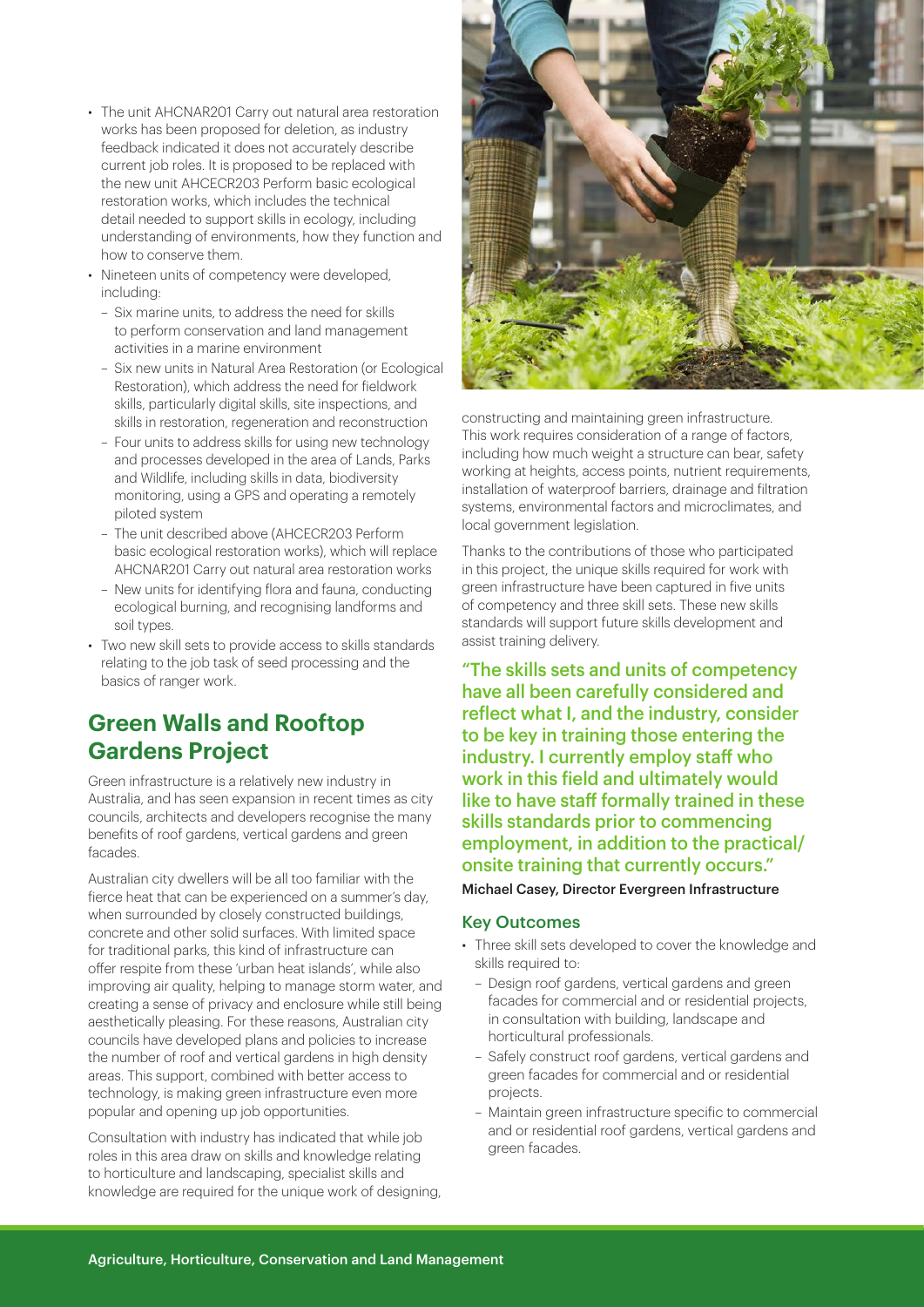- Five units developed to capture the skills and knowledge required to:
	- Design roof gardens
	- Design vertical gardens and green facades
	- Construct roof gardens
	- Construct vertical gardens and green facades
	- Maintain roof gardens, vertical gardens and green facades.

## **Horticulture and Nursery Project**

Whether it be the vegetables on your dinner plate or the potted plant decorating your house, every plant grown for human use follows a horticultural journey. This journey involves the work of a series of industry sub sectors, each comprised of different practices and job roles, but all intrinsically connected with horticultural practices. Making up part of the same supply chain, the sectors of production horticulture, nursery production, and retail nursery share many transferable skills and face many of the same opportunities and challenges.

Robotics are increasingly used for watering and picking crops; drones are emerging as a way to identify disease; and forecasting crop yield potential is coming along in leaps and bounds as collecting and processing a wide range of data becomes easier. Such developments require higher levels of digital skills to enable workers and managers to engage with equipment, software and data.

These sectors are essential in providing plants for use as food, fibre, and decoration, so it is important that national qualifications and skills standards are up to date and meet the needs of industry every step of the way. Thanks to the input of industry, skills standards for these sectors have been updated and streamlined to reflect current technology, terminology and work practices.

**"These changes will support the ongoing training necessary to see participants who complete programs are skilled to a level that supports our industry. Streamlining the programs will now be in line with industry specific needs. This has been much needed in the industry for some time."** 

Shane Hickey, Chief Human Resources Officer, The Flower Power Group / Arborglen Pty Ltd

## Key Outcomes

- Ten qualifications have been merged into five qualifications to provide greater clarity and simplicity for industry regarding the qualifications available for their workforce.
- Three qualifications, five skill sets and 67 units of competency revised to include work functions that reflect current job roles in the industry and incorporate the latest technologies, equipment and advances.
- The Diploma of Retail Nursery Management is proposed for deletion by the Subject Matter Expert Groups, due to low current usage. These skills are now accessible through the Diploma of Nursery

Management, which a person working specifically in retail management can undertake with units specific to their job role.

- A new unit has been developed for AHCPCM509 Apply knowledge of plant physiology to horticultural practices.
- The unit for AHCPHT305 Regulate crops has been proposed to be replaced with the revised unit for AHCPHT312 Implement a crop regulation program.

## **Medicinal Crops Project**

The production and use of medical cannabis is a rapidly expanding sector in Australia, offering new therapeutic options for a range of conditions including chemotherapy-induced nausea and vomiting, epilepsy, multiple sclerosis, chronic pain and palliative care. This is presenting new job opportunities in the horticulture sector as more licenses and permits for its cultivation and manufacture are issued.

Unique skills are required to operate within the strict regulatory framework and security requirements of the medicinal crops sector. Organisations producing medical cannabis require a license and permit granted by the Commonwealth Office of Drugs Control (ODC) and are regularly audited to ensure compliance to regulations. The high value of medicinal crops as pharmaceutical agents, means strong security measures also need to be maintained, including weighing and checking all inputs. It is essential that licensed sites have access to staff with the skills to meet these regulatory and security needs, as well as expertise in propagation, plant care, maintenance, harvest and pre-processing.

"The medicinal cannabis sector has some unique features due to the regulatory environment in which it operates. This the employee pool, the required skills and knowledge of employees and the nature of production. Work needs to comply with regulatory and security requirements, combined with elements of agriculture, horticulture, protected crops and pharmaceutical systems."

Rosemary Richards, Executive Manager, Medicinal Cannabis Industry Australia (MCIA).

Industry has been consulted throughout this project to address the need for skills standards for the medicinal crops sector. This has resulted in the development of two new qualifications, four new skills sets, and 13 new units of competency. The qualifications have been developed to reflect the roles of individuals who work in licensed medicinal cannabis facilities as cultivation technicians and in supervisory roles.

Consideration was given to capturing the skills needed by individuals entering the workforce at an assistant level. However, further input suggested that entrants into this sector at this level should be provided with the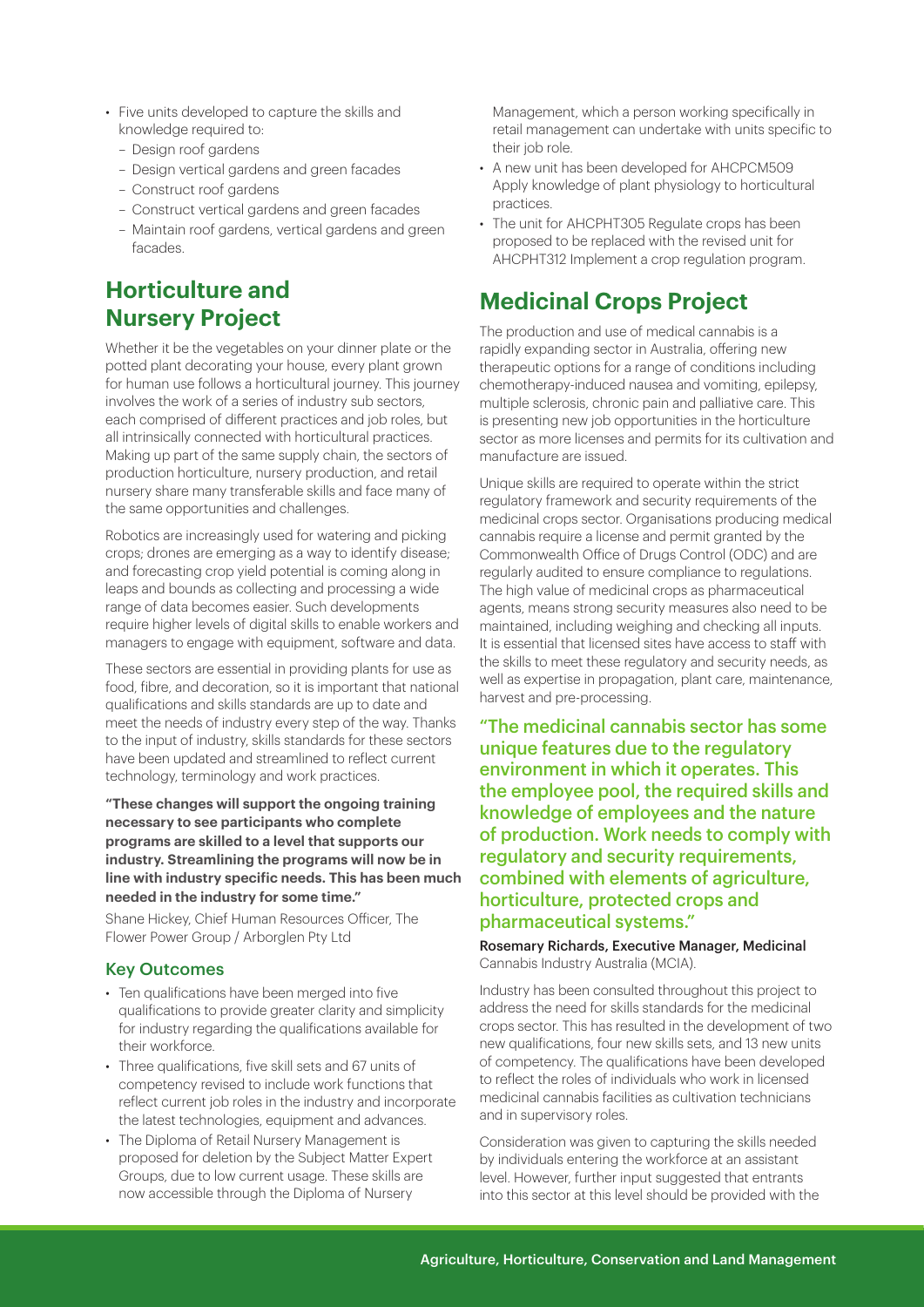![](_page_8_Picture_0.jpeg)

opportunity to develop a broad range of horticultural skills in both broadacre and protected cropping systems. Therefore, three units of competency have been developed for assistant roles in propagation, growth, and harvesting of medicinal cannabis plants and will be available for inclusion in existing qualifications as elective choices, rather than within a specialist qualification.

#### Key Outcomes

- Certificate III in Medicinal Cannabis Cultivation and Production developed to provide the appropriate skills for those who work as cultivation supervisors and technical experts.
- Certificate IV in Medicinal Cannabis Cultivation and Production developed to support skills appropriate for head growers or facility managers.
- Four skill sets developed to support categories of knowledge, skills and experience necessary for working in the medicinal cannabis industry, covering induction activities, cultivation, production and management roles.
- Thirteen units of competency developed to capture the skills required to grow medical cannabis, including skills and knowledge in regulatory requirements, security measures, propagation, plant care, maintenance, harvest and pre-processing. Three of these units will be included in elective groupings of AHC20320 Certificate II in Production Horticulture (Elective Group C) and AHC21819 Certificate II in Protected Horticulture (Group E General electives).

## **Rural Merchandising and Sales Project**

Australian farmers and horticulturalists spend billions of dollars every year on products and services to keep their businesses efficient and economically viable. Rural merchandising workers are usually the first point of contact for farmers looking to invest in machinery and technology. Providing advice on merchandise, inventory control, order processing and warehousing duties, these employees have

an important role to play in making sure farmers get the right product for the job. They are often in customer-facing service and sales roles, requiring specific skills and product knowledge, including for services associated with livestock, auctioneers, stock and station agents, real estate agents to business managers and agronomists.

It is vital that skills standards for rural merchandising are regularly reviewed so that they are up to date with continuously evolving products and markets. Input from industry experts has informed the review of 11 units and one qualification in rural merchandising and the proposed deletion of one unit as it duplicates an existing and more relevant unit in another training package.

**"As an industry skills expert engaged from the beginning of the project, I have appreciated being able to consult both as an industry person and an assessor. Along with the Skills Impact team and other industry experts, it has been a process of information gathering, sorting, collating and reviewing, to ensure the qualification developed will meet industry needs… Though the uptake for this Qualification will be tested in our current climate, I am confident that, going forward, we have created a very applicable, useable and versatile qualification for our rural merchandising workers. I look forward to seeing the finished product available and for the opportunity to see the efforts pay off."** 

Lisa Wallace of Central Regional TAFE Western Australia

Consultation focused on the practical and handson expertise required to put the merchandising and sales into practice, such as the skills and knowledge to research changes in farm machinery technology. The skills standards have been updated to better describe current job functions and tasks of rural merchandisers and rural sales assistants and to make them appropriate for use in current retail settings.